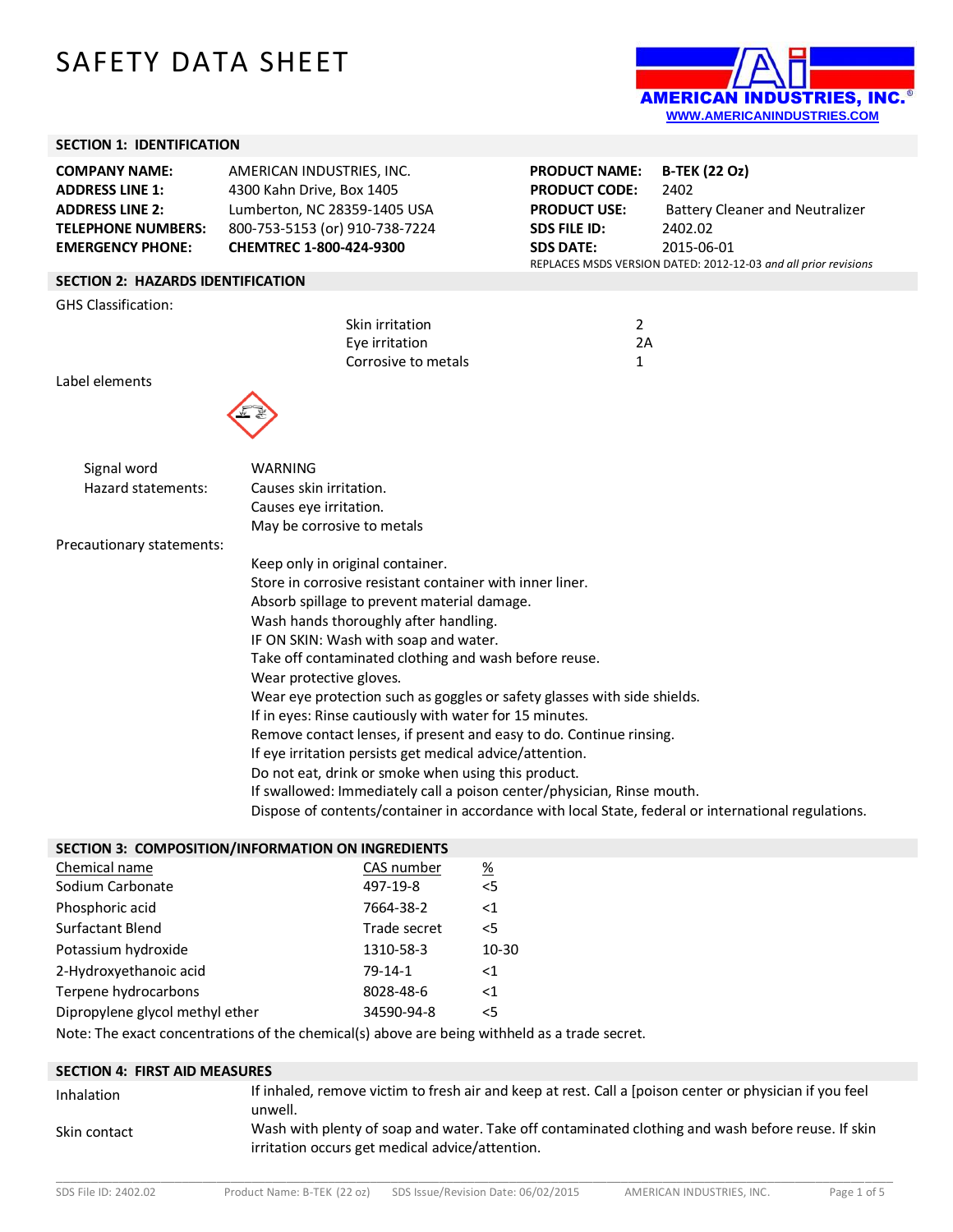| Eye contact                                                                  | If product gets in eyes flush with water for at least 15 minutes. If eye irritation persists seek medical<br>advice/attention.                                  |
|------------------------------------------------------------------------------|-----------------------------------------------------------------------------------------------------------------------------------------------------------------|
| Ingestion                                                                    | Do NOT induce vomiting unless instructed by medical personal. Never give anything by mouth to an<br>unconscious person. Get medical attention.                  |
| Effects and symptoms:                                                        |                                                                                                                                                                 |
| Ingestion                                                                    | May cause gastrointestinal irritation, nausea, vomiting, diarrhea and burns to the mouth, throat and<br>esophagus.                                              |
| <b>Skin Contact</b>                                                          | May cause skin irritation or burns.                                                                                                                             |
| Eye contact                                                                  | May cause eye irritation or burns.                                                                                                                              |
| Indication of immediate<br>medical attention and<br>special treatment needed | Treat symptomatically.                                                                                                                                          |
| <b>SECTION 5: FIRE-FIGHTING MEASURES</b>                                     |                                                                                                                                                                 |
| Extinguishing media                                                          | Water fog, carbon dioxide, dry chemical, foam.                                                                                                                  |
| Unsuitable extinguishing<br>media                                            | Not available.                                                                                                                                                  |
| Hazardous combustion<br>products                                             | Carbon oxides, other unidentified organic compounds.                                                                                                            |
| Special exposure hazards                                                     | None known.                                                                                                                                                     |
| Special protective<br>equipment                                              | Firefighters should wear proper protective equipment (Bunker gear) and self-contained breathing<br>apparatus with full face operated in positive pressure mode. |

#### **SECTION 6: ACCIDENTAL RELEASE MEASURES**

Personal Precautionary Measures: All persons dealing with the clean-up should the appropriate chemically protective equipment. Keep people away from and upwind of spill/leak. Restrict access to area until completion of clean-up.

Methods and Materials for Containment and Cleanup: Do not allow material to contaminate ground water system. If necessary, dike well ahead of the spill to prevent run-off into drains, sewers, or any natural waterway or drinking supply. Ventilate the area. Scoop up material and place into suitable container(s). Dispose of according to local, state and federal regulations

#### **SECTION 7: HANDLING AND STORAGE**

| <b>Handling</b>        | Obtain special instructions before use. Do not handle until all safety precautions have been read and<br>understand. Wear protective gloves and eye/face protection. Adequate ventilation should be supplied.<br>Avoid contact with skin, eyes and clothing. Keep away from heat. Keep container tightly closed. |
|------------------------|------------------------------------------------------------------------------------------------------------------------------------------------------------------------------------------------------------------------------------------------------------------------------------------------------------------|
| Storage                | Store in cool, dry and well ventilated place. Containers should be clearly identified, clear of obstructions<br>and accessible only to authorized personnel. Protect from sunlight. Have appropriate fire<br>extinguishers/sprinkler system in place. Spill clean-up equipment should be in or near storage area |
| Incompatible materials | Strong oxidizer, strong acids.                                                                                                                                                                                                                                                                                   |

**SECTION 8: EXPOSURE CONTROLS/PERSONAL PROTECTION**

| Exposure limits                 |                     |                         |
|---------------------------------|---------------------|-------------------------|
| <b>Chemical Name</b>            | <b>ACGIH-TLV</b>    | OSHA-PEL                |
| Sodium Carbonate                | 2mg/m <sup>3</sup>  | 2 mg/m <sup>3</sup>     |
| Phosphoric acid                 | $1.0$ mg/m $3$      | $1.0$ mg/m <sup>3</sup> |
| Surfactant Blend                | Not available       | Not available           |
| Potassium hydroxide             | 2mg/m <sup>3</sup>  | 2mg/m <sup>3</sup>      |
| 2-Hydroxyethanoic acid          | 25mg/m <sup>3</sup> | 25mg/m <sup>3</sup>     |
| Terpene hydrocarbons            | 30ppm               | 300ppm                  |
| Dipropylene glycol methyl ether | 100ppm              | 100ppm                  |

Exposure controls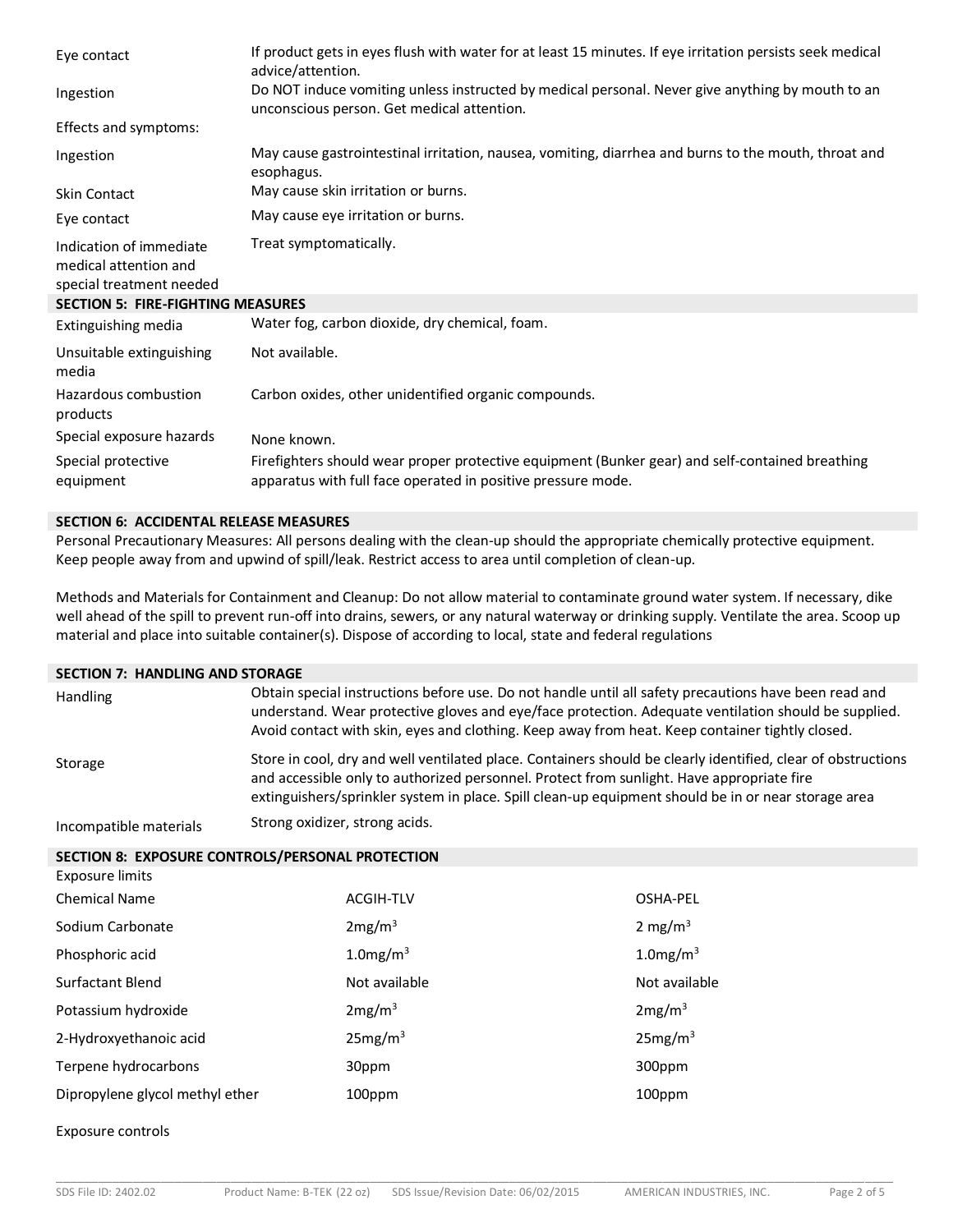| Ventilation                    | Use in well ventilated area. Apply technical measures to comply with occupational<br>exposure limits if needed.                                                                                                                                                  |
|--------------------------------|------------------------------------------------------------------------------------------------------------------------------------------------------------------------------------------------------------------------------------------------------------------|
| Respirators                    | If airborne concentrations are above the permissible exposure limit use NIOSH approved<br>respirators                                                                                                                                                            |
| Skin Protection                | Wear protective gloves. Where extensive exposure to the product is possible, use resistant<br>apron/suit and boots.                                                                                                                                              |
| Eye/face protection            | Goggles or safety glasses with side shields.                                                                                                                                                                                                                     |
| Other protective equipment     | Ensure that eyewash stations and a safety shower are close to the workstation(s).                                                                                                                                                                                |
| General hygiene considerations | Avoid contact with eyes, skin and clothing. Do not eat, drink or smoke when using this<br>product. Wash hands after handling. Remove and wash all contaminated clothing before<br>re-use. Handle in accordance with good industrial hygiene and safety practice. |

| <b>SECTION 9: PHYSICAL AND CHEMICAL PROPERTIES</b> |                                                       |
|----------------------------------------------------|-------------------------------------------------------|
| Appearance                                         | Clear orange liquid                                   |
| Odor                                               | Mild orange odor                                      |
| Odor threshold                                     | Not available                                         |
| pH                                                 | 13.8                                                  |
| Melting point/freezing point                       | $~^{\sim}$ -3 <sup>o</sup> C (26.6 <sup>o</sup> F)    |
| <b>Boiling point</b>                               | 100°C (212°F)                                         |
| Flash point                                        | >93.3°C (199.4°F)                                     |
| Evaporation rate (Butyl Acetate=1)                 | Not available                                         |
| Flammability                                       | Not available                                         |
| Lower flammability limit                           | Not available                                         |
| Upper flammability limit                           | Not available                                         |
| Vapor pressure                                     | Not available                                         |
| Vapor density                                      | Not available                                         |
| Relative density                                   | 1.3                                                   |
| Solubility in water                                | Complete                                              |
| <b>Partition Coefficient</b>                       | Not available                                         |
| Auto-ignition temperature                          | Not available                                         |
| <b>Decomposition Temperature</b>                   | Not available                                         |
| Viscosity                                          | Not available                                         |
| Volatiles (% by wt)                                | $^{\sim}$ 1.0                                         |
| Volatile organic compounds                         | Terpene hydrocarbons, Dipropylene glycol methyl ether |
| Other physical/chemical comments                   | No additional information                             |
| SECTION 10: STABILITY AND REACTIVITY               |                                                       |
| Chemical stability                                 | Stable under normal conditions                        |
| Conditions to avoid                                | Heat. Contact with incompatible materials             |
| Materials to avoid                                 | Strong oxidizers, strong acids.                       |
| Reactivity                                         | Not normally reactive.                                |
| Hazardous decomposition                            | Carbon oxides.                                        |
| Hazardous polymerization                           | Will not occur                                        |

| SECTION 11: TOXICOLOGICAL INFORMATION |                  |                |                      |
|---------------------------------------|------------------|----------------|----------------------|
| Information on routes of exposure:    |                  |                |                      |
| Inhalation: Yes                       | Skin & Eyes: Yes | Ingestion: Yes | Skin Absorption: Yes |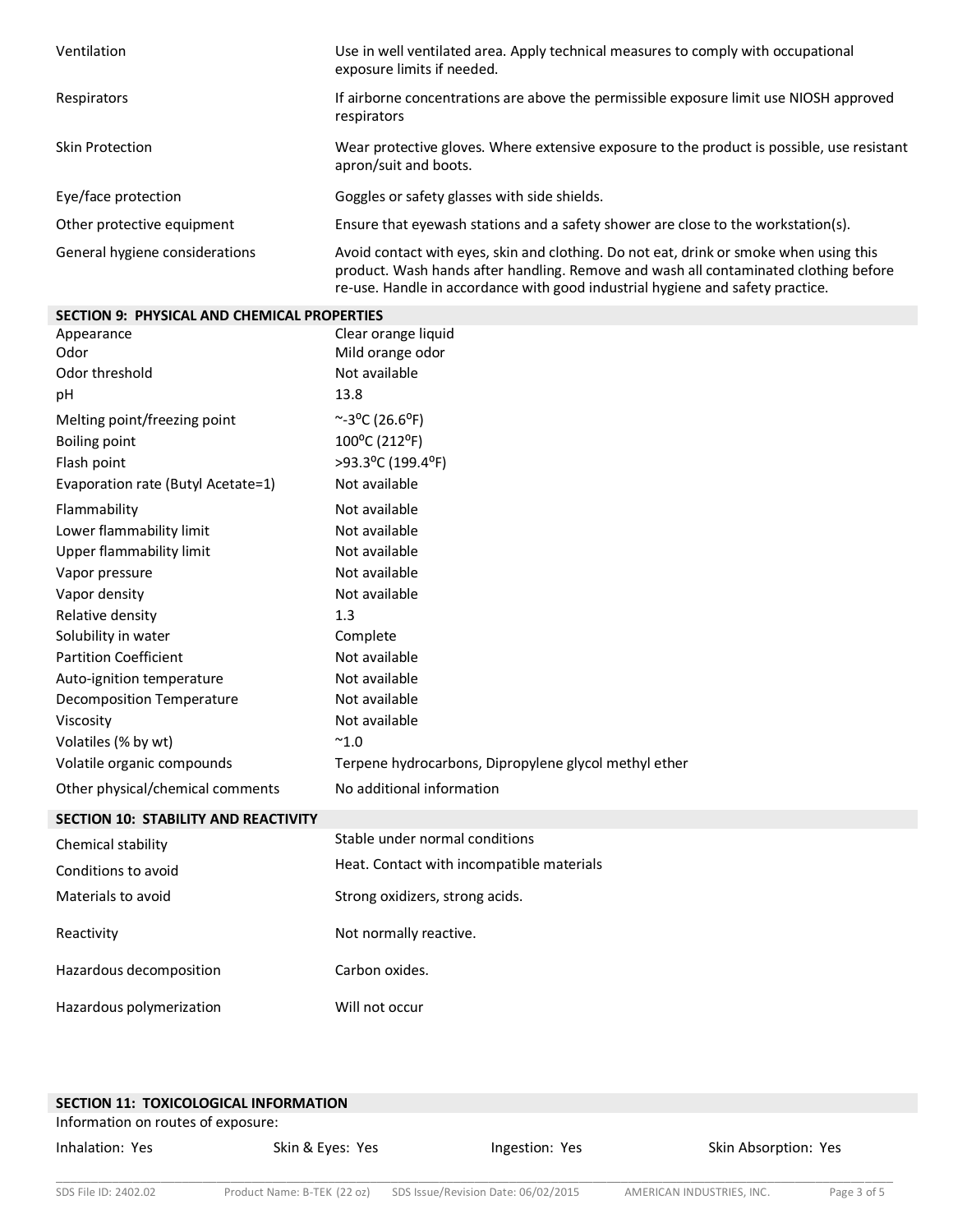| <b>Potential Health Effects</b>                              |                                                                                                                                     |                                                              |                                          |  |
|--------------------------------------------------------------|-------------------------------------------------------------------------------------------------------------------------------------|--------------------------------------------------------------|------------------------------------------|--|
| Ingestion                                                    | Ingestion may cause gastrointestinal irritation, nausea, vomiting and diarrhea.                                                     |                                                              |                                          |  |
| Inhalation                                                   | May cause respiratory irritation. May cause headache, nausea, dizziness and other symptoms of<br>central nervous system depression. |                                                              |                                          |  |
| <b>Skin Contact</b>                                          | May cause burns or irritation. Symptoms may include redness, edema, drying, defatting and cracking<br>of the skin.                  |                                                              |                                          |  |
| Eye Contact                                                  | May cause severe irritation or damage.                                                                                              |                                                              |                                          |  |
| Potential chronic health effects                             | None known.                                                                                                                         |                                                              |                                          |  |
| Mutagenicity                                                 | Not hazardous by OSHA/WHMIS criteria.                                                                                               |                                                              |                                          |  |
| Carcinogenicity                                              |                                                                                                                                     | Not considered a carcinogen according to NTP, IARC, or OSHA. |                                          |  |
| Reproductive effects                                         | Not hazardous by OSHA/WHMIS criteria.                                                                                               |                                                              |                                          |  |
| Sensitization to material                                    |                                                                                                                                     | No data available to indicate product may be a sensitizer.   |                                          |  |
| Target organ effects                                         | Not available                                                                                                                       |                                                              |                                          |  |
| Medical conditions aggravated<br>by overexposure             | Pre-existing skin and eye conditions.                                                                                               |                                                              |                                          |  |
| Toxicological data                                           | The calculated ATE value for this mixture is well above classification parameters.                                                  |                                                              |                                          |  |
| <b>Chemical Name</b>                                         | LD50-Oral                                                                                                                           |                                                              | Dermal                                   |  |
| Sodium Carbonate                                             | 4090mg/kg (rat)                                                                                                                     |                                                              | Not Available                            |  |
| Phosphoric acid                                              | Not Available                                                                                                                       |                                                              | Not Available                            |  |
| Surfactant blend                                             | Not Available                                                                                                                       |                                                              | Not Available                            |  |
| Potassium hydroxide                                          | 365mg/kg (rat)                                                                                                                      |                                                              | Irritant                                 |  |
| 2-Hydroxyethanoic acid                                       | Not Available                                                                                                                       |                                                              | Not Available                            |  |
| Terpene hydrocarbons                                         |                                                                                                                                     | >5000mg/kg (rat)                                             | Not Available                            |  |
| Dipropylene glycol methyl ether                              | >5000mg/kg (rat)                                                                                                                    |                                                              | Not Available                            |  |
| <b>SECTION 12: ECOLOGICAL INFORMATION</b>                    |                                                                                                                                     |                                                              |                                          |  |
| Ecotoxicity                                                  |                                                                                                                                     | No data available on the product itself.                     |                                          |  |
| Persistence and Degradability                                |                                                                                                                                     |                                                              | This product itself has not been tested. |  |
| Bio-accumulative potential                                   | This product itself has not been tested.                                                                                            |                                                              |                                          |  |
| This product itself has not been tested.<br>Mobility in soil |                                                                                                                                     |                                                              |                                          |  |
| Other adverse environmental effects                          |                                                                                                                                     | None known.                                                  |                                          |  |
| SECTION 13: DISPOSAL CONSIDERATIONS                          |                                                                                                                                     |                                                              |                                          |  |

## Handling for disposal: Handle in accordance with good industrial hygiene and safety practice. Refer to protective measures listed in sections 7 and 8.

Methods of disposal: Dispose in accordance with all applicable federal, state, provincial and local regulation. Contact your federal, state, provincial and local authorities for specific rules.

| <b>SECTION 14: TRANSPORT INFORMATION</b>  |                                                                                                                                                                                                                                                                                                                                                                                              |                                                                    |
|-------------------------------------------|----------------------------------------------------------------------------------------------------------------------------------------------------------------------------------------------------------------------------------------------------------------------------------------------------------------------------------------------------------------------------------------------|--------------------------------------------------------------------|
| US 49 CFR/DOT                             | <b>Ground Transportation</b>                                                                                                                                                                                                                                                                                                                                                                 | Not DOT regulated.                                                 |
| <b>SECTION 15: REGULATORY INFORMATION</b> |                                                                                                                                                                                                                                                                                                                                                                                              |                                                                    |
| <b>TSCA</b>                               |                                                                                                                                                                                                                                                                                                                                                                                              | All listed ingredients appear on the Toxic Substances Control Act. |
| US CERCLA Reportable quantity (RQ)        | Not available.                                                                                                                                                                                                                                                                                                                                                                               |                                                                    |
| SARA Title III Section 302                |                                                                                                                                                                                                                                                                                                                                                                                              | No extremely hazardous substances are present in this material.    |
| SARA Title III Section 311 and 312        | Reactive Hazard, Acute Health Hazard, Chronic Health Hazard. Under SARA Section 311<br>and 312, the EPA has established threshold quantities for the reporting of hazardous<br>chemicals. The current thresholds are 500 pounds for the threshold planning quantity<br>(TPQ), whichever is lower, for extremely hazardous substances and 10,000 pounds for all<br>other hazardous chemicals. |                                                                    |
| SARA TITLE III Section 313:               | No components are present in this material.                                                                                                                                                                                                                                                                                                                                                  |                                                                    |